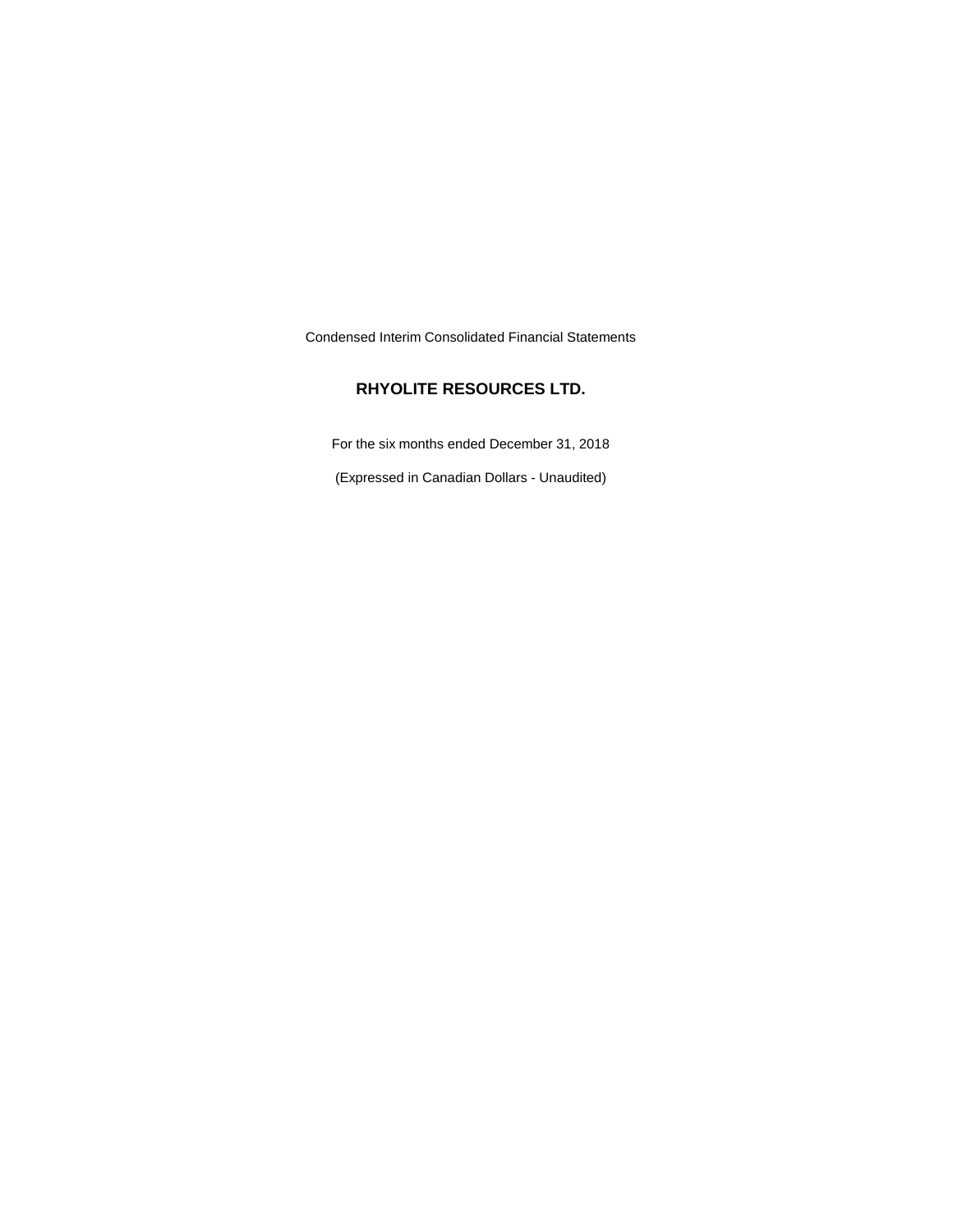## **Management's Comments on Unaudited Condensed Interim Financial Statements**

The accompanying unaudited condensed interim consolidated financial statements of Rhyolite Resources Ltd. (the "Company") for the six months ended December 31, 2018 have been prepared by management and approved by the Board of Directors of the Company.

These financial statements have not been reviewed by the Company's external auditors.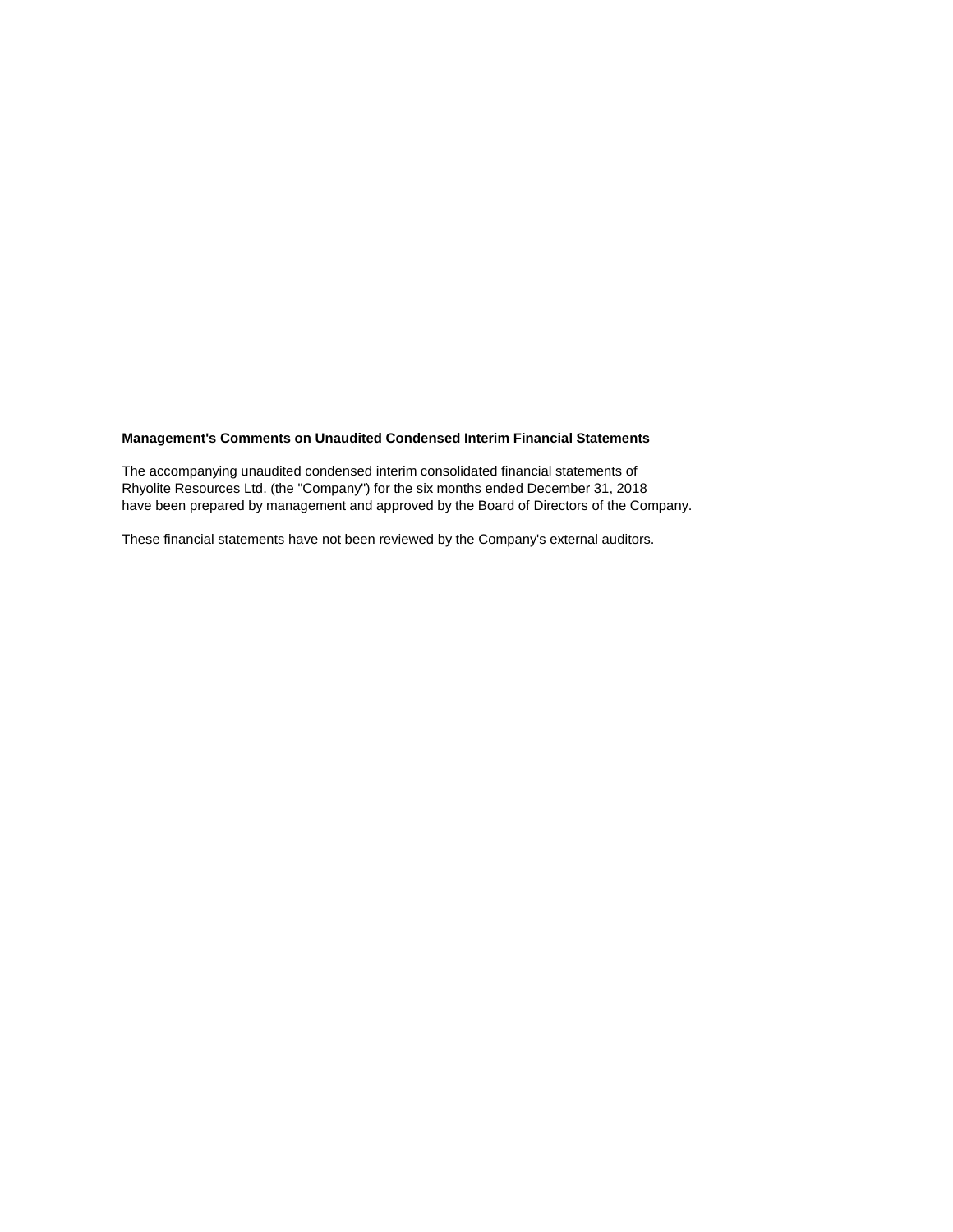Condensed Interim Consolidated Statements of Financial Position

(Expressed in Canadian dollars - unaudited)

|                                                                                                                                        | December 31, |      | June 30,    |
|----------------------------------------------------------------------------------------------------------------------------------------|--------------|------|-------------|
|                                                                                                                                        | 2018         |      | 2018        |
| <b>ASSETS</b>                                                                                                                          |              |      |             |
| Current assets:                                                                                                                        |              |      |             |
| Cash                                                                                                                                   | \$1,410,540  | - \$ | 1,451,233   |
| Amounts receivable (Note 5)                                                                                                            | 1,704        |      | 748         |
| <b>Total current assets</b>                                                                                                            | 1,412,244    |      | 1,451,981   |
| Exploration and evaluation assets (Note 4)                                                                                             | 44,615       |      | 44,615      |
| <b>Total assets</b>                                                                                                                    | \$1,456,859  | \$   | 1,496,596   |
| <b>LIABILITIES AND SHAREHOLDERS' EQUITY</b><br><b>Current liabilities:</b><br>Accounts payable and accrued liabilities (Notes 6 and 8) | \$<br>8,835  | \$   | 16,488      |
| <b>Total liabilities</b>                                                                                                               | 8,835        |      | 16,488      |
| Shareholders' equity:                                                                                                                  |              |      |             |
| Share capital (Note 7)                                                                                                                 | 4,850,804    |      | 4,850,804   |
| Equity reserves (Note 7)                                                                                                               | 245,446      |      | 245,446     |
| <b>Deficit</b>                                                                                                                         | (3,648,226)  |      | (3,616,142) |
| Total shareholders' equity                                                                                                             | 1,448,024    |      | 1,480,108   |
|                                                                                                                                        |              |      |             |

Basis of presentation (Note 2)

See accompanying notes to the condensed interim consolidated financial statements.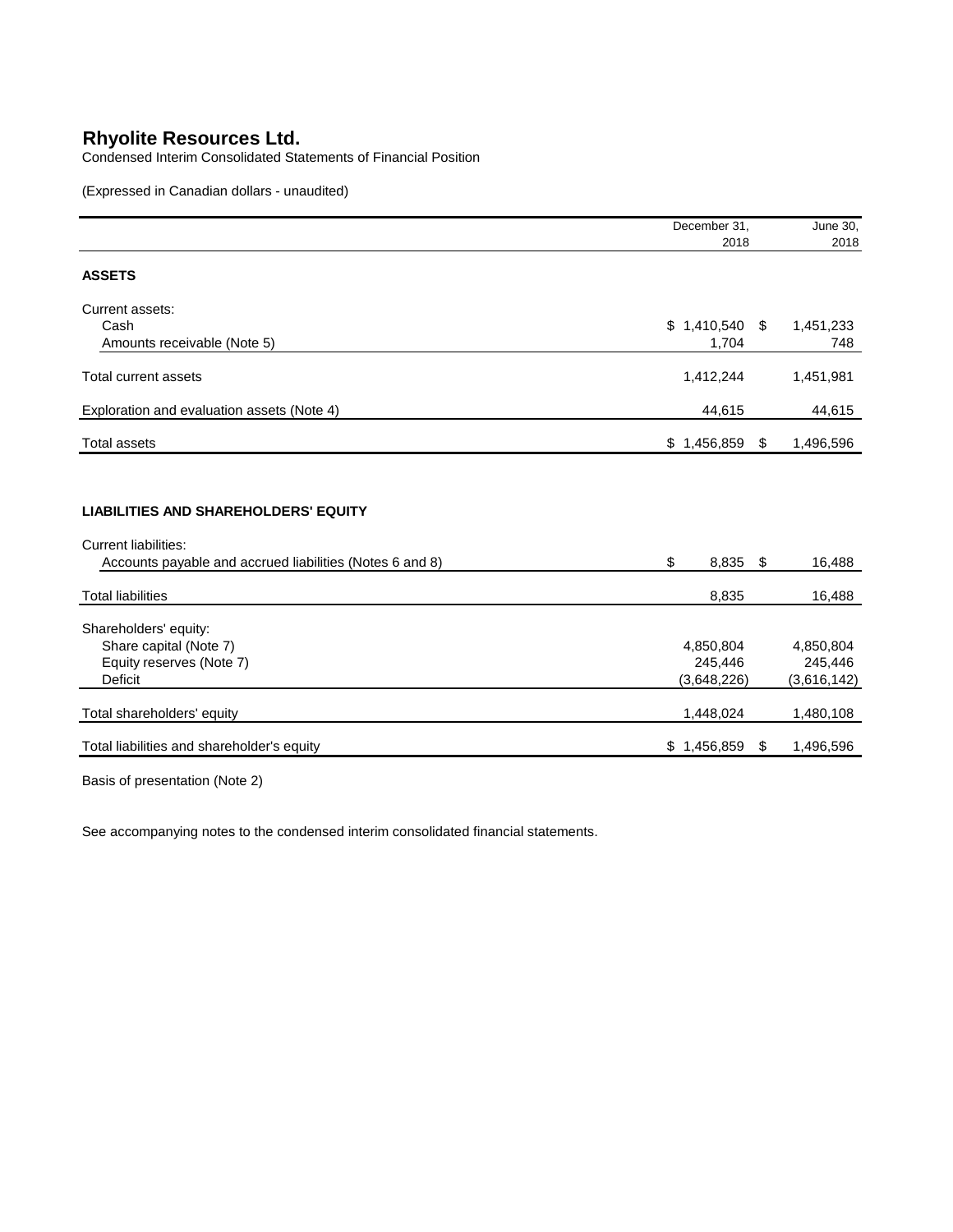Condensed Interim Consolidated Statements of Changes in Equity

(Expressed in Canadian dollars - unaudited)

|                            | Number of         | Share     | Equity       |                    | Total     |
|----------------------------|-------------------|-----------|--------------|--------------------|-----------|
|                            | shares            | capital   | Reserves     | Deficit            | Equity    |
|                            |                   |           |              |                    |           |
| Balance, June 30, 2017     | 43,491,450<br>\$. | 4,865,497 | S<br>249,781 | $$ (3,539,972)$ \$ | 1,575,306 |
| Exercise of warrants       | 46,250            | 11,273    | (4,335)      |                    | 6,938     |
| Loss for the period        |                   |           |              | (38,531)           | (38,531)  |
| Balance, December 31, 2017 | 43,537,700        | 4,876,770 | 245.446      | (3,578,503)        | 1,543,713 |
| Share issuance costs       |                   | (25,966)  |              |                    | (25,966)  |
| Loss for the period        |                   |           |              | (37,639)           | (37,639)  |
| Balance, June 30, 2018     | 43,537,700        | 4,850,804 | 245.446      | (3,616,142)        | 1,480,108 |
| Loss for the period        |                   |           |              | (32,084)           | (32,084)  |
| Balance, December 31, 2018 | 43,537,700        | 4,850,804 | 245.446<br>S | \$ (3,648,226)     | 1,448,024 |

See accompanying notes to the condensed interim consolidated financial statements.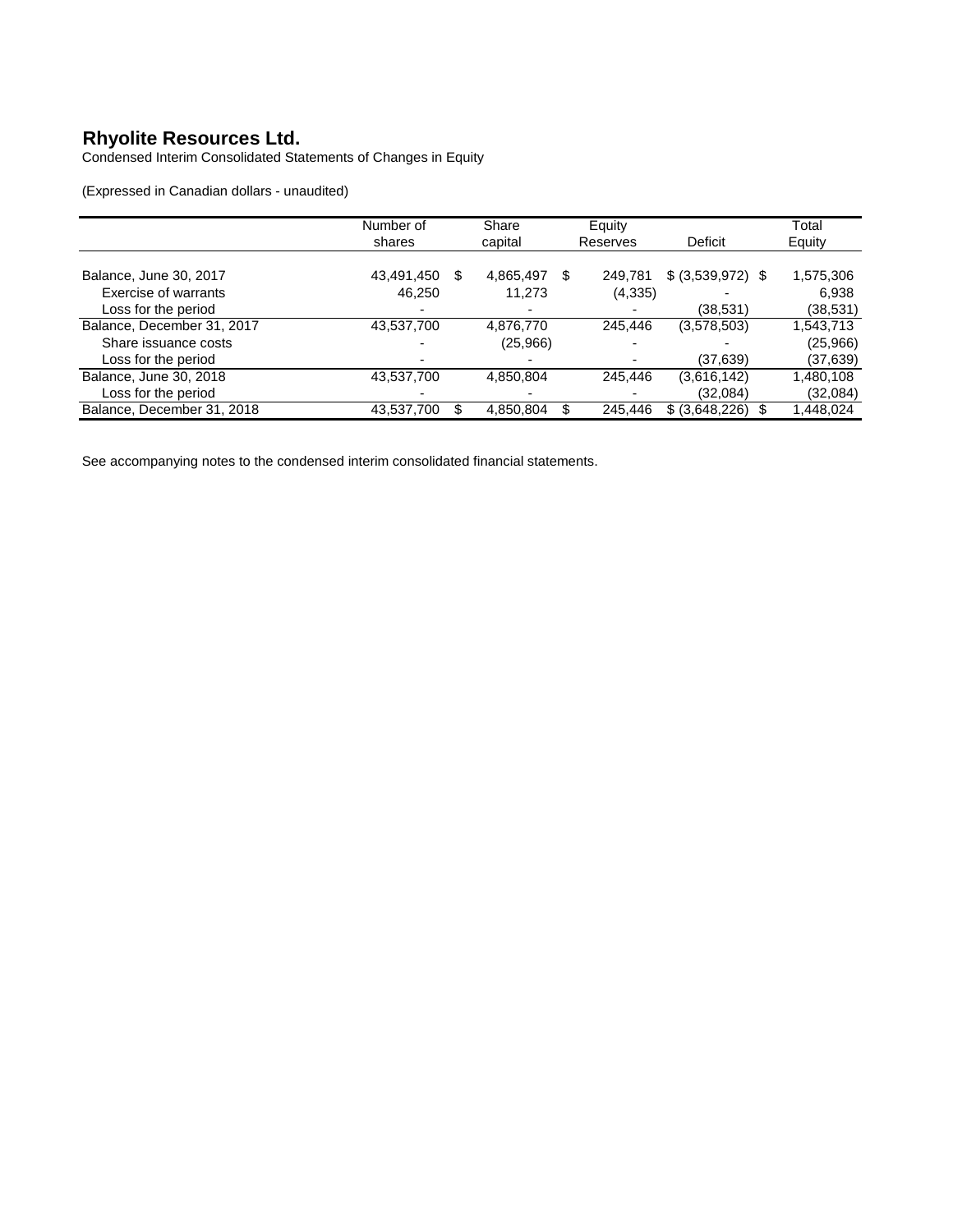Condensed Interim Consolidated Statements of Comprehensive Loss

(Expressed in Canadian dollars - unaudited)

|                                                      | Three Months Ended |    |            | <b>Six Months Ended</b> |             |      |            |  |
|------------------------------------------------------|--------------------|----|------------|-------------------------|-------------|------|------------|--|
|                                                      | December 31,       |    |            |                         | December 31 |      |            |  |
|                                                      | 2018               |    | 2017       |                         | 2018        |      | 2017       |  |
| Exploration expenses (Note 4)                        | \$<br>8,785        | S  | 11,464     | \$                      | 8,785       | -S   | 11,464     |  |
| General and administration expenses:                 |                    |    |            |                         |             |      |            |  |
| Office administration and facilities (Note 8)        | \$<br>12.000       | \$ | 12,000     | \$.                     | 24,000      | - \$ | 24,000     |  |
| Transfer agent, listing and filing fees              | 2,779              |    | 2,606      |                         | 6,321       |      | 6,160      |  |
| Shareholder information                              | 230                |    |            |                         | 962         |      | 629        |  |
| Office supplies and services                         | 328                |    | 375        |                         | 835         |      | 1,083      |  |
| Foreign exchange loss                                | 111                |    | 348        |                         | 111         |      | 348        |  |
| Accounting and legal                                 | 2,495              |    | (2, 126)   |                         | 2,495       |      | 1,708      |  |
| Interest income                                      | (6,056)            |    | (3,831)    |                         | (11,425)    |      | (6, 861)   |  |
| Total general and administration expenses            | 11,887             |    | 9,372      |                         | 23,299      |      | 27,067     |  |
| Loss and comprehensive loss for the period           | \$<br>20,672       | S  | 20,836     | S                       | 32,084      | - \$ | 38,531     |  |
| Basic and diluted loss per share (Note 7)            | \$<br>0.00         | \$ | 0.00       | \$                      | 0.00        | -\$  | 0.00       |  |
|                                                      |                    |    |            |                         |             |      |            |  |
| Weighted average number of common shares outstanding | 43,537,700         |    | 43,514,235 |                         | 43,537,700  |      | 43,502,843 |  |

See accompanying notes to the condensed consolidated interim financial statements.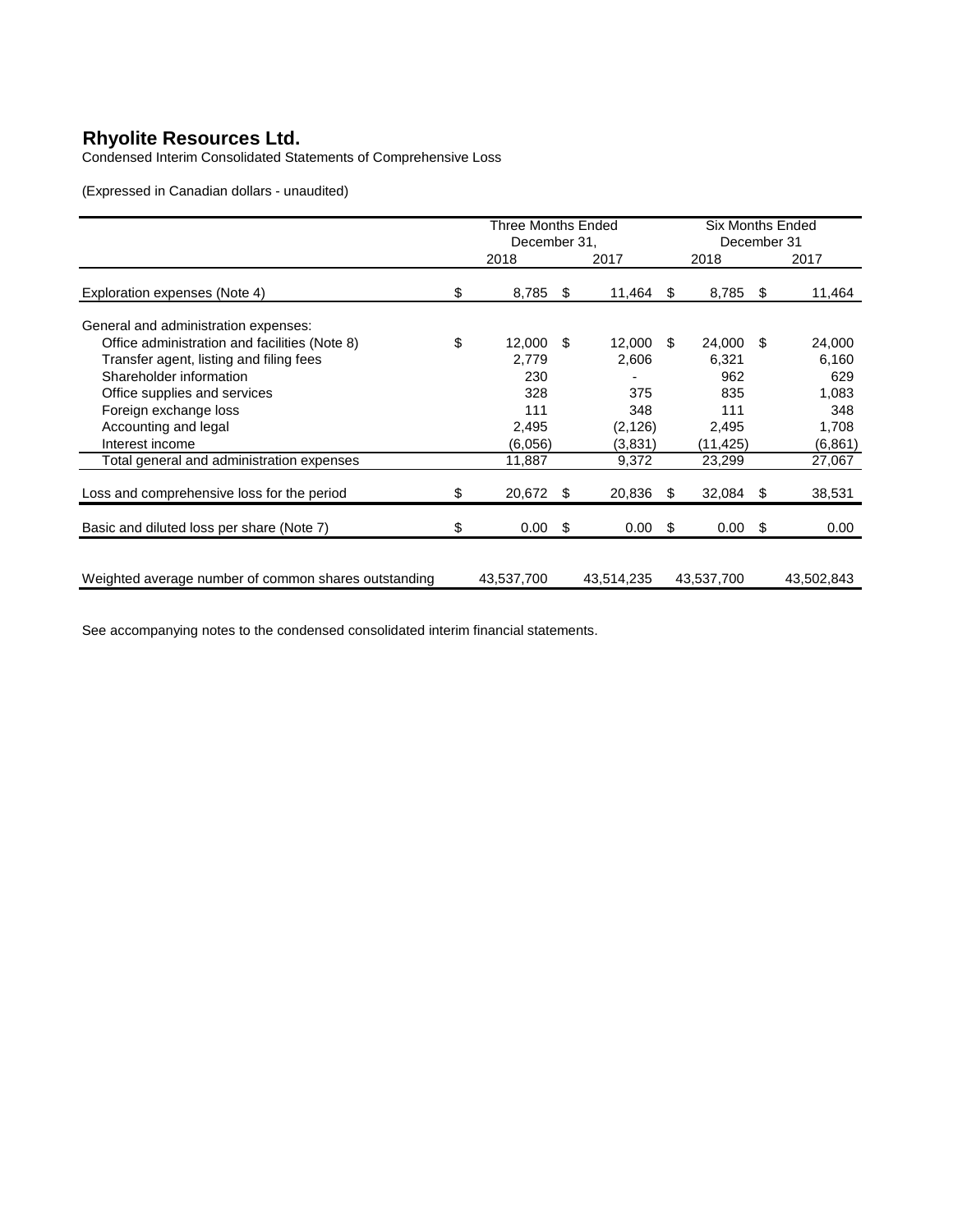Condensed Interim Consolidated Statements of Cash Flows

(Expressed in Canadian dollars - unaudited)

|                                                      | <b>Six Months Ended</b><br>December 31, |                  |  |
|------------------------------------------------------|-----------------------------------------|------------------|--|
|                                                      | 2018                                    | 2017             |  |
|                                                      |                                         |                  |  |
| Cash (used in) provided by:<br>Operating activities: |                                         |                  |  |
| Loss for the period                                  | \$<br>$(32,084)$ \$                     | (38, 531)        |  |
| Non-operating income:                                |                                         |                  |  |
| Interest income                                      | (11, 425)                               | (6,861)          |  |
| Changes in non-cash working capital balances:        |                                         |                  |  |
| Amounts receivable                                   | (956)                                   | (481)            |  |
| Accounts payable and accrued liabilities             | (7,653)                                 | (10, 963)        |  |
| Net cash used in operating activities                | (52, 118)                               | (56, 836)        |  |
|                                                      |                                         |                  |  |
| Investing activities:                                |                                         |                  |  |
| Interest income                                      | 11,425                                  | 6,861            |  |
| Net cash provided by investing activities            | 11,425                                  | 6,861            |  |
| Financing activities:                                |                                         |                  |  |
| Proceeds from exercise of warrants                   |                                         | 6,939            |  |
| Net cash provided by financing activities            |                                         | 6,939            |  |
| Change in cash for the period                        | (40, 693)                               | (43,036)         |  |
| Cash, beginning of period                            | 1,451,233                               | 1,546,217        |  |
| Cash, end of period                                  | \$1,410,540                             | 1,503,181<br>\$. |  |

#### **Supplemental cash flow information:**

During the six months ended June 30, 2017, the Company transferred \$4,335 from equity reserves to share capital, representing the previously recorded fair value of warrants exercised in the period. There were no other non-cash investing or financing activities during the six months ended December 31, 2017 and 2018.

See accompanying notes to the condensed interim consolidated financial statements.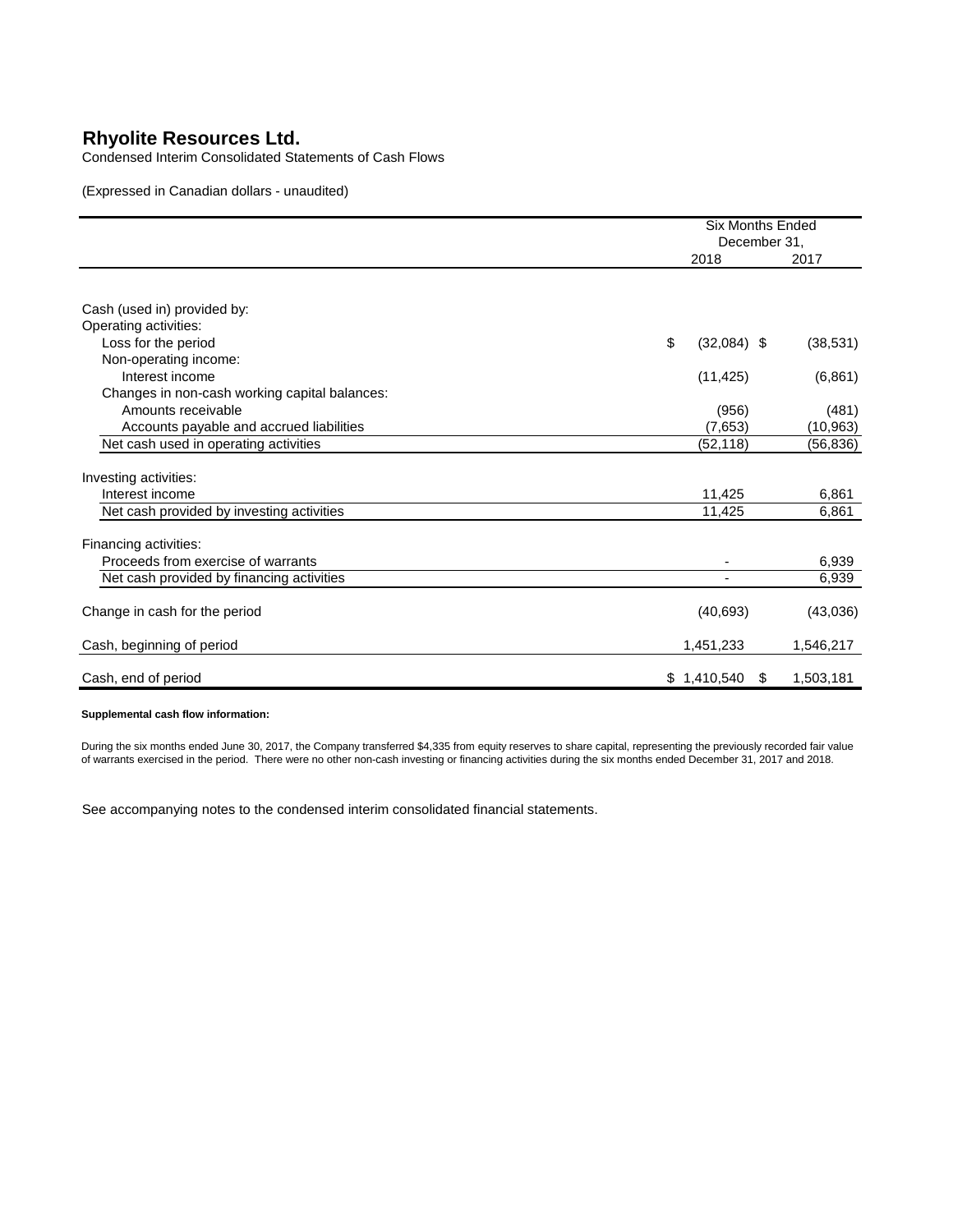## **1. NATURE OF OPERATIONS**

Rhyolite Resources Ltd. (the "Company") was incorporated under the *Business Corporations Act* (Alberta) on April 6, 2006. Its principal business activities include the acquisition and exploration of mineral properties. The Company's registered office address is Suite 1900,  $520 - 3<sup>rd</sup>$  Avenue SW, Calgary, AB, and its principal place of business is Suite 1703, 595 Burrard Street, Vancouver, BC.

These unaudited condensed interim consolidated financial statements were authorized for issuance by the Audit Committee and Board of Directors on February 26, 2019.

## **2. BASIS OF PRESENTATION**

#### **Statement of Compliance**

These unaudited condensed interim consolidated financial statements, including comparative periods, have been prepared in accordance with International Financial Reporting Standards ("IFRS") and in accordance with International Accounting Standard ("IAS") 34 "*Interim Financial Reporting"*, as issued by the International Accounting Standards Board ("IASB"), and interpretations of the International Financial Reporting Interpretations Committee ("IFRIC"). These financial statements should be read in conjunction with the Company's audited consolidated financial statements for the year ended June 30, 2018.

#### **Basis of Measurement**

These condensed interim consolidated financial statements have been prepared on a historical cost basis except for financial instruments classified as fair value through profit or loss, which are stated at their fair value. In addition, these financial statements have been prepared using the accrual basis of accounting, except for cash flow information.

These condensed interim consolidated financial statements are presented in Canadian dollars, which is also the functional currency of the Company and its subsidiaries.

#### **Going Concern**

These condensed interim consolidated financial statements have been prepared on the assumption that the Company will realize its assets and discharge its liabilities in the normal course of business rather than through a process of forced liquidation. As such, these condensed interim consolidated financial statements do not include adjustments to amounts and classifications of assets and liabilities that might be necessary should the Company be unable to continue operations. While management believes that the Company has sufficient working capital to meet its projected financial obligations in the short-term, which includes the next fiscal year, its ability to operate as a going concern in the longer-term requires it enter into profitable operations or to raise additional financing.

## **3. SIGNIFICANT ACCOUNTING POLICIES AND ESTIMATES**

These condensed interim consolidated financial statements have been prepared according to the same accounting policies and are subject to the same areas of judgement, measurement estimates and uncertainties as those disclosed in Note 3 of the Company's audited financial statements for the year ended June 30, 2018.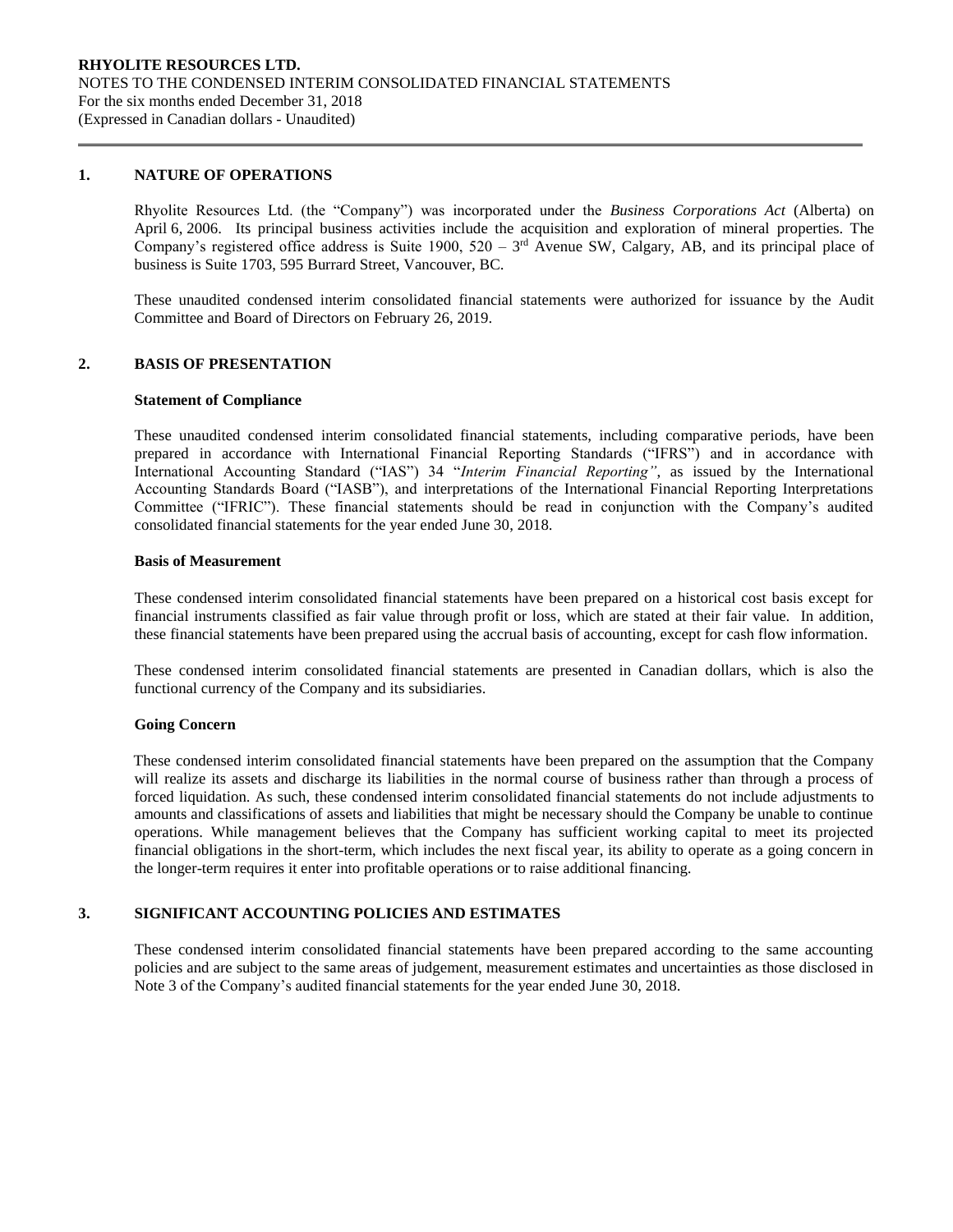## **4. EXPLORATION AND EVALUATION ASSETS - MINERAL PROPERTIES**

#### **Paxson Gold Property, Alaska, U.S.**

The Company acquired through an internal staking program certain mineral claims in the eastern Alaska Range, southwest of Tok, Alaska. As of December 31, 2018, the Company has incurred staking costs of \$44,615 (June 30, 2018 - \$44,615) in acquiring these claims.

Title to mineral properties may be based on uncertain conveyance histories and therefore involves an inherent risk that title to the Company's mineral properties may be contested. The Company has investigated title to all of its mineral properties and, to the best of its knowledge, title to all of its properties is in good standing. Further, the Company has not been notified of any challenge to the validity of its claims.

## **5. AMOUNTS RECEIVABLE**

The Company's amounts receivable arise primarily from the refund of sales taxes from Canadian taxation authorities.

## **6. ACCOUNTS PAYABLE AND ACCRUED LIABILITIES**

Accounts payable and accrued liabilities relate to amounts owing for management, consulting and other professional services, including services provided by a related party (Note 8). All payables and accrued liabilities for the Company fall due within the next 12 months.

## **7. SHAREHOLDERS' EQUITY**

#### **Authorized share capital**

Unlimited common shares, without par value. Unlimited preferred shares issuable in series, without par value.

No preferred shares were issued and outstanding during the six months ended December 31, 2018 or the year ended June 30, 2018, and changes to the number of common shares outstanding are as follows:

|                                                  | <b>Number</b>            | <b>Assigned</b> |
|--------------------------------------------------|--------------------------|-----------------|
|                                                  | of Shares                | <b>Value</b>    |
| Outstanding, June 30, 2017                       | 43,491,450               | 4.865.497       |
| Shares issued on exercise of warrants            | 46.250                   | 11.273          |
| Share issuance costs                             | $\overline{\phantom{0}}$ | (25,966)        |
| Outstanding, June 30, 2018 and December 31, 2018 | 43.537.700               | 4.850.804       |

On October 31, 2017, the Company issued 21,250 common shares on the exercise of Agent's Warrants, and on November 29, 2017 an additional 25,000 Agent's Warrants were exercised. The combined proceeds from these issuances was \$6,938 and an additional \$4,335 was reclassified from equity reserves to share capital for the original fair value attributed to the exercised Agent's warrants.

Share issuance costs for the year ended June 30, 2018 were incurred for a private placement of common shares occurring prior to June 30, 2017.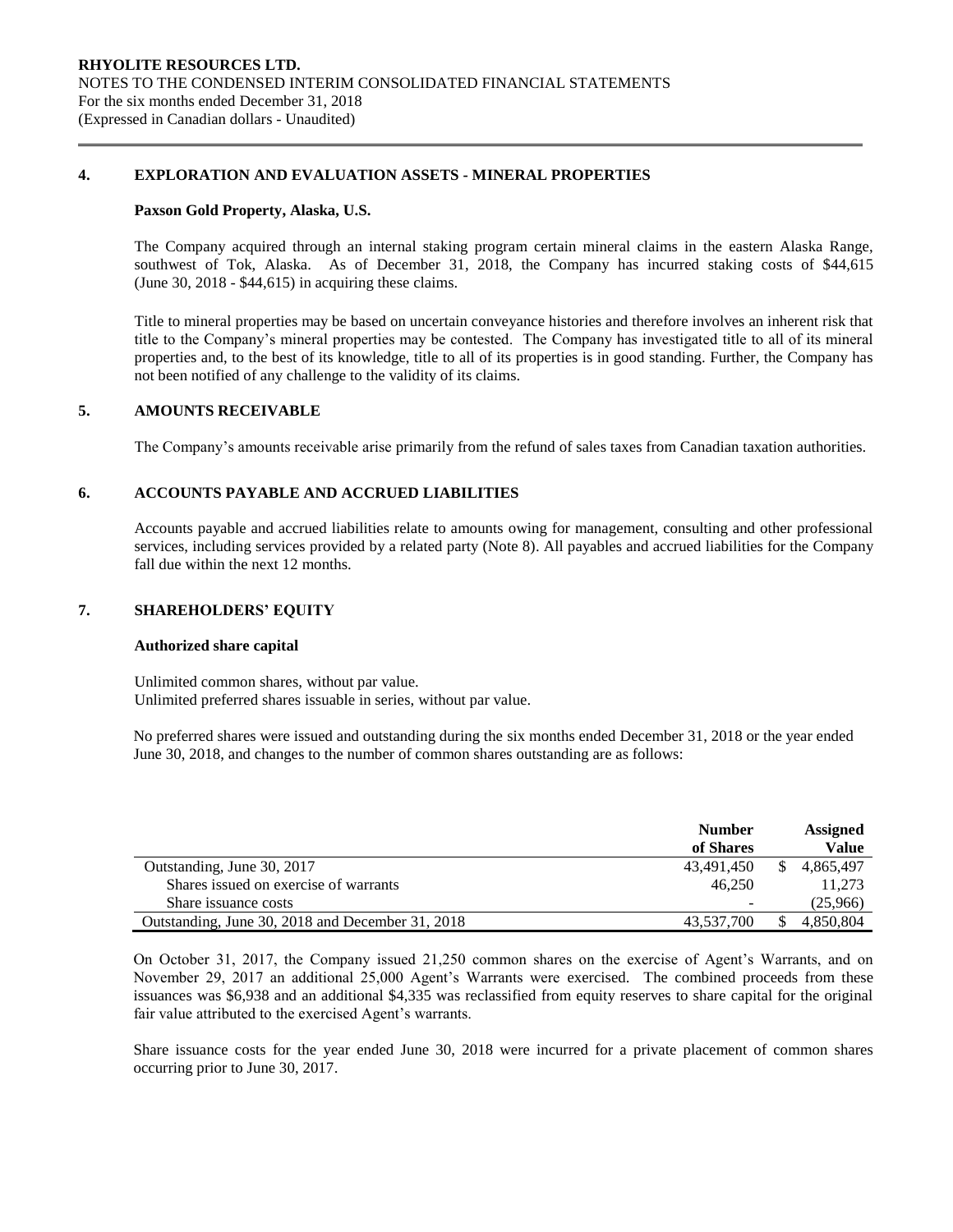## **7. SHAREHOLDERS' EQUITY** (cont'd…)

#### **Stock options**

The Company adopted an incentive stock option plan (the "Option Plan") which provides that the Board of Directors of the Company may from time to time, in its discretion, and in accordance with the Exchange requirements, grant to directors, officers, employees and technical consultants to the Company, non-transferable options to purchase common shares, provided that the number of common shares reserved for issuance will not exceed 10% of the issued and outstanding common shares. Such options will be exercisable for a period of up to 5 years from the date of grant. Vesting terms are determined by the Board of Directors at the time of grant.

There were no changes to the number of stock options outstanding during the six months ended December 31, 2018 or the year ended June 30, 2018 and the following incentive stock options were outstanding and exercisable at December 31, 2018:

|                    |                       | Number of<br><b>Options</b> | Number of<br><b>Options</b> |
|--------------------|-----------------------|-----------------------------|-----------------------------|
| <b>Expiry date</b> | <b>Exercise Price</b> | <b>Outstanding</b>          | <b>Exercisable</b>          |
| May 16, 2021       | 0.15                  | 450,000                     | 450,000                     |
|                    |                       | 450,000                     | 450,000                     |

## **Warrants**

The Company may grant warrants on a stand-alone basis to agents or brokers as compensation for facilitating financing ("Agent's Warrants"). Alternatively, warrants may be included with the Company's shares as a component of share units issued for financing ("Unit Warrants"). Warrant transactions for the six months ended December 31, 2018 and the year ended June 30, 2018 are summarized as follows:

|                                                  | <b>Number</b> | Weighted<br>Average<br><b>Exercise</b> |              | Weighted<br><b>Average Fair</b><br>Value per |
|--------------------------------------------------|---------------|----------------------------------------|--------------|----------------------------------------------|
|                                                  | of Warrants   |                                        | <b>Price</b> | Warrant                                      |
| Outstanding, June 30, 2017                       | 9,360,000     |                                        | 0.15         | 0.01                                         |
| Agent's Warrants exercised                       | (46,250)      |                                        | 0.15         | 0.09                                         |
| Outstanding, June 30, 2018 and December 31, 2018 | 9,313,750     |                                        | 0.15         | 0.01                                         |

The following warrants were outstanding and exercisable at December 31, 2018:

| <b>Expiry date</b> | <b>Exercise Price</b> | Number of<br><b>Warrants</b><br>Outstanding |
|--------------------|-----------------------|---------------------------------------------|
|                    |                       |                                             |
| March 27, 2019     | \$ 0.15               | 9,313,750                                   |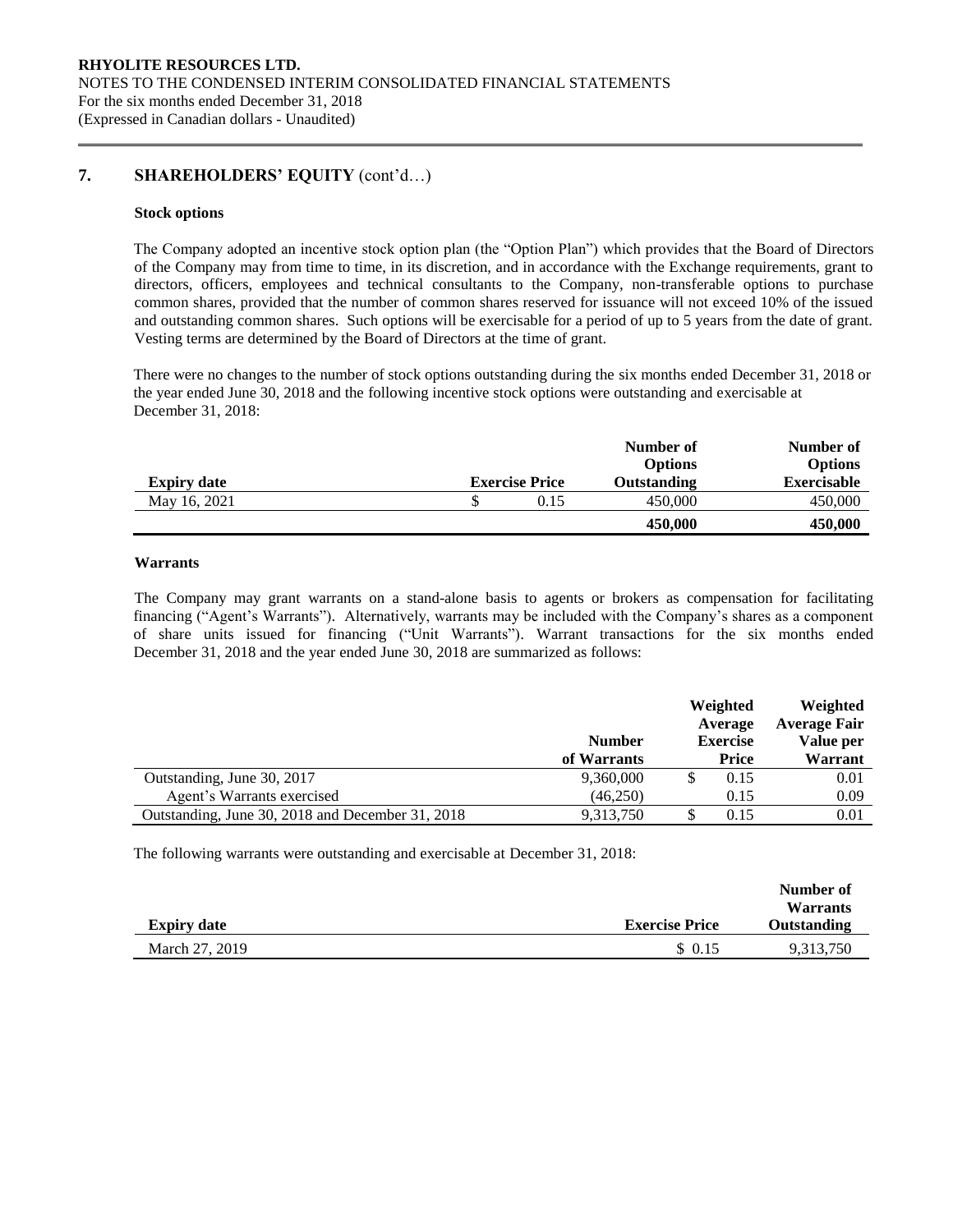## **7. SHAREHOLDERS' EQUITY** (cont'd…)

#### **Per share amounts**

Weighted average per share amounts for the three and six months ended December 31, 2018 and 2017 are calculated as follows:

|                                  | <b>Three Months</b><br><b>Ended</b> | <b>Three Months</b><br>Ended | <b>Six Months</b><br><b>Ended</b> | <b>Six Months</b><br><b>Ended</b> |
|----------------------------------|-------------------------------------|------------------------------|-----------------------------------|-----------------------------------|
|                                  | December 31,                        | December 31,                 | December 31,                      | December 31,                      |
| Numerator                        | 2018                                | 2017                         | 2018                              | 2017                              |
|                                  |                                     |                              |                                   |                                   |
| Net Loss                         | \$20,672                            | \$20,836                     | \$32,084                          | \$38,531                          |
| Denominator                      |                                     |                              |                                   |                                   |
| Weighted average number of       |                                     |                              |                                   |                                   |
| common shares outstanding, basic |                                     |                              |                                   |                                   |
| and diluted                      | 43,537,700                          | 43,514,235                   | 43,537,700                        | 43,502,843                        |
| Loss per common share, basic and |                                     |                              |                                   |                                   |
| diluted                          | \$ (0.00)                           | \$ (0.00)                    | (0.00)                            | \$<br>(0.00)                      |

Diluted weighted average number of common shares outstanding for the three and six months ended December 31, 2018 and 2017 exclude the impact of stock options and warrants outstanding as their inclusion is antidilutive in periods when a loss is incurred.

## **8. RELATED PARTY TRANSACTIONS**

The Company is party to a corporate service agreement with Earlston Management Corp. ("Earlston"), a company a company that provides key management services to the Company. The Company pays Earlston a fee of \$4,000 per month and out-of-pocket costs for standard management and office services. Earlston also provides occasional consulting, project management or other support services which are billed separately from the standard rate. An expense for office administration and facilities of \$24,000 the six months ended December 31, 2018 (2017 - \$24,000) has been reported for services provided by Earlston. Accounts payable and accrued liabilities as at December 31, 2018 includes \$4,307 (June 30, 2018 - \$4,320) in amounts owing to Earlston.

## **9. FINANCIAL INSTRUMENTS AND RISK MANAGEMENT**

As at December 31, 2018, the Company's financial instruments comprise cash, amounts receivable and accounts payable and accrued liabilities. The fair values of amounts receivable and accounts payable and accrued liabilities approximate their carrying values due to their short-term maturity. Fair values of financial instruments are classified in a fair value hierarchy based on the inputs used to determine fair values. The levels of the fair value hierarchy are as follows:

- Level 1 Unadjusted quoted prices in active markets for identical assets or liabilities;
- Level 2 Inputs other than quoted prices included in Level 1 that are observable for the asset or liability, either directly (i.e. as prices) or indirectly (i.e. derived from prices); and
- Level 3 Inputs that are not based on observable market data (unobservable inputs).

As at December 31, 2018, the fair value of cash held by the Company was based on Level 1 of the fair value hierarchy.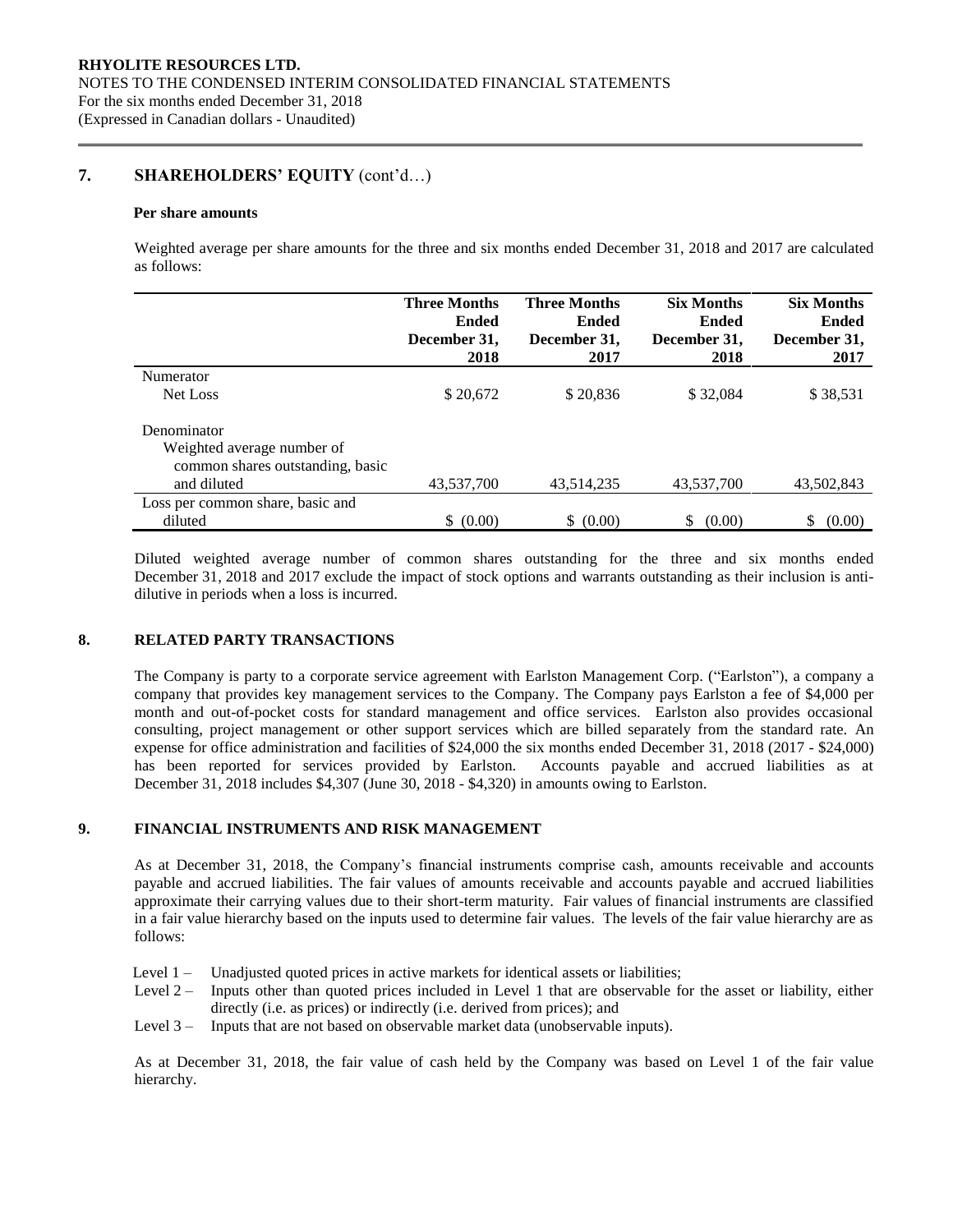## **9. FINANCIAL INSTRUMENTS AND RISK MANAGEMENT** (cont'd…)

The Company's risk exposures and the impact on the Company's financial instruments are summarized below:

#### *Credit risk*

Credit risk is the risk of an unexpected loss if a customer or third party to a financial instrument fails to meet its contractual obligations. The Company's credit risk is primarily attributable to its cash and amounts receivable. The Company limits exposure to credit risk by maintaining its cash with large financial institutions. The Company does not have cash that is invested in asset backed commercial paper. The Company's amounts receivable consists of sales tax refundable from the Canada Revenue Agency and is not subject to significant credit risk.

#### *Liquidity risk*

Liquidity risk is the risk that the Company will not be able to meet its financial obligations as they fall due. The Company ensures there is sufficient capital in order to meet short-term business requirements, after taking into account cash flows from operations and the Company's holdings of cash. The Company believes that these sources are sufficient to cover the likely short-term cash requirements, but that further funding will be required to meet longterm requirements. As at December 31, 2018, the Company had a cash balance of \$1,410,540 to settle current liabilities of \$8,835. All of the Company's financial liabilities have contractual maturities of 30 days or are due on demand and subject to normal trade terms.

## *Market risk*

Market risk is the risk of loss that may arise from changes in market factors such as interest rates, foreign exchange rates, and commodity and equity prices.

#### i. Interest rate risk

Interest rate risk arises from changes in market rates of interest that could adversely affect the Company. The Company currently has no interest-bearing financial instruments other than cash, so its exposure to interest rate risk is insignificant.

#### ii. Foreign currency risk

Foreign currency risk is the risk that is related to the fluctuation of foreign exchange rates. The Company has exploration and evaluation activities in Alaska, USA and costs related to this activity are typically incurred in US dollars while funds are typically raised by the parent company in Canadian dollars. The Company does not anticipate a large exploration program at this time and, as a result, is not exposed to significant foreign currency risk.

## iii. Price risk

The Company holds no marketable securities or non-cash assets that are classified as financial instruments and, consequently, has no exposure to the price fluctuations of such instruments.